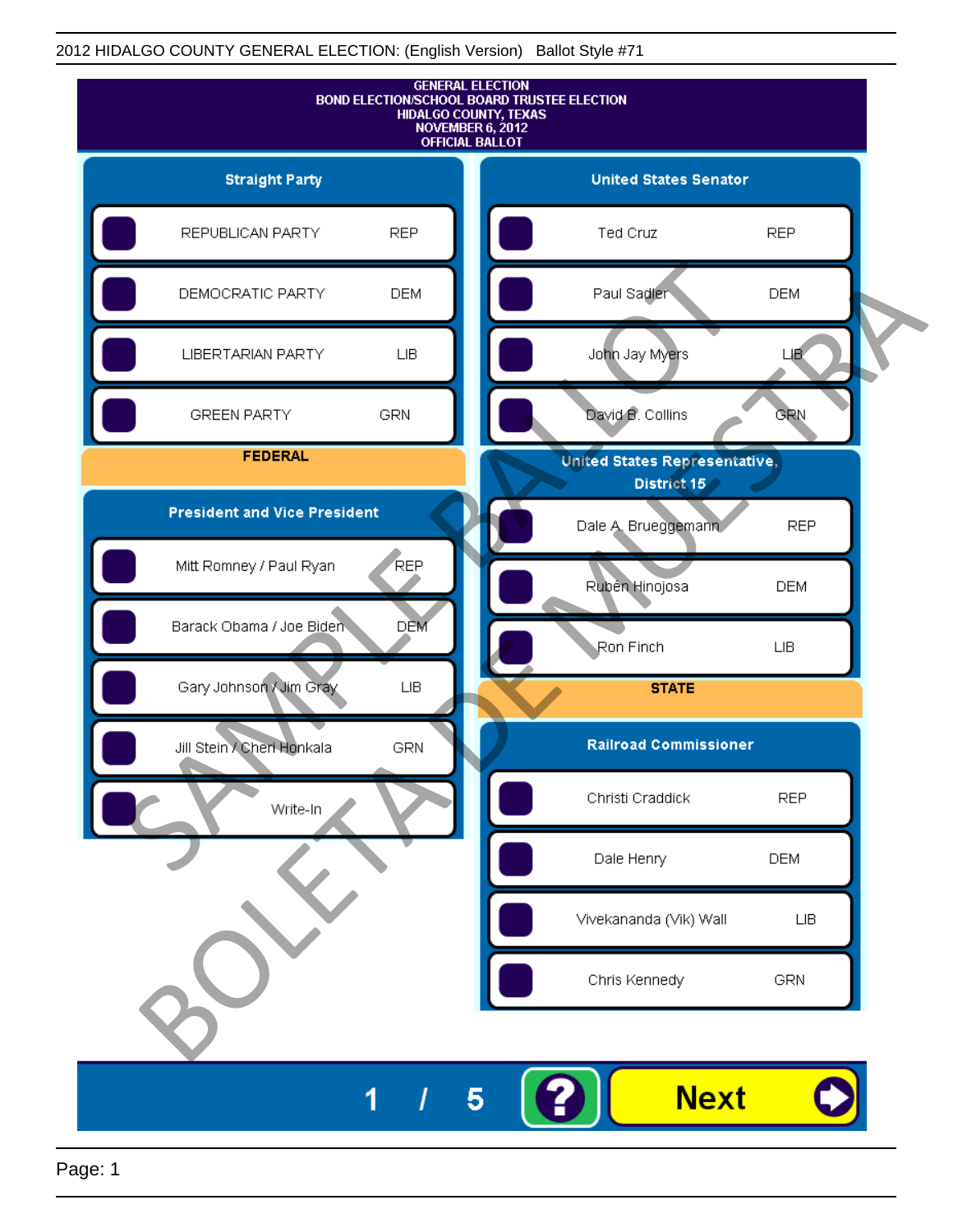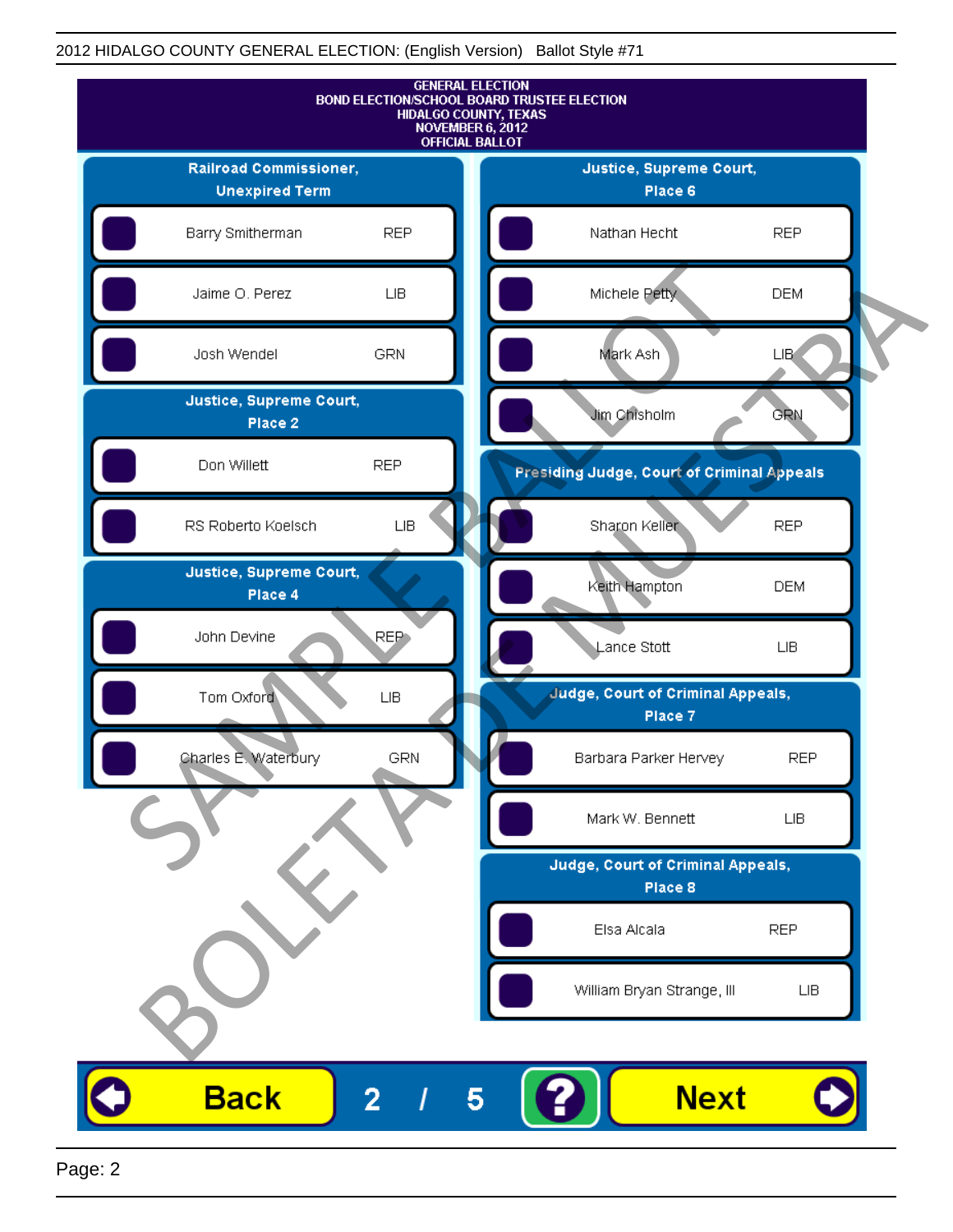

Page: 3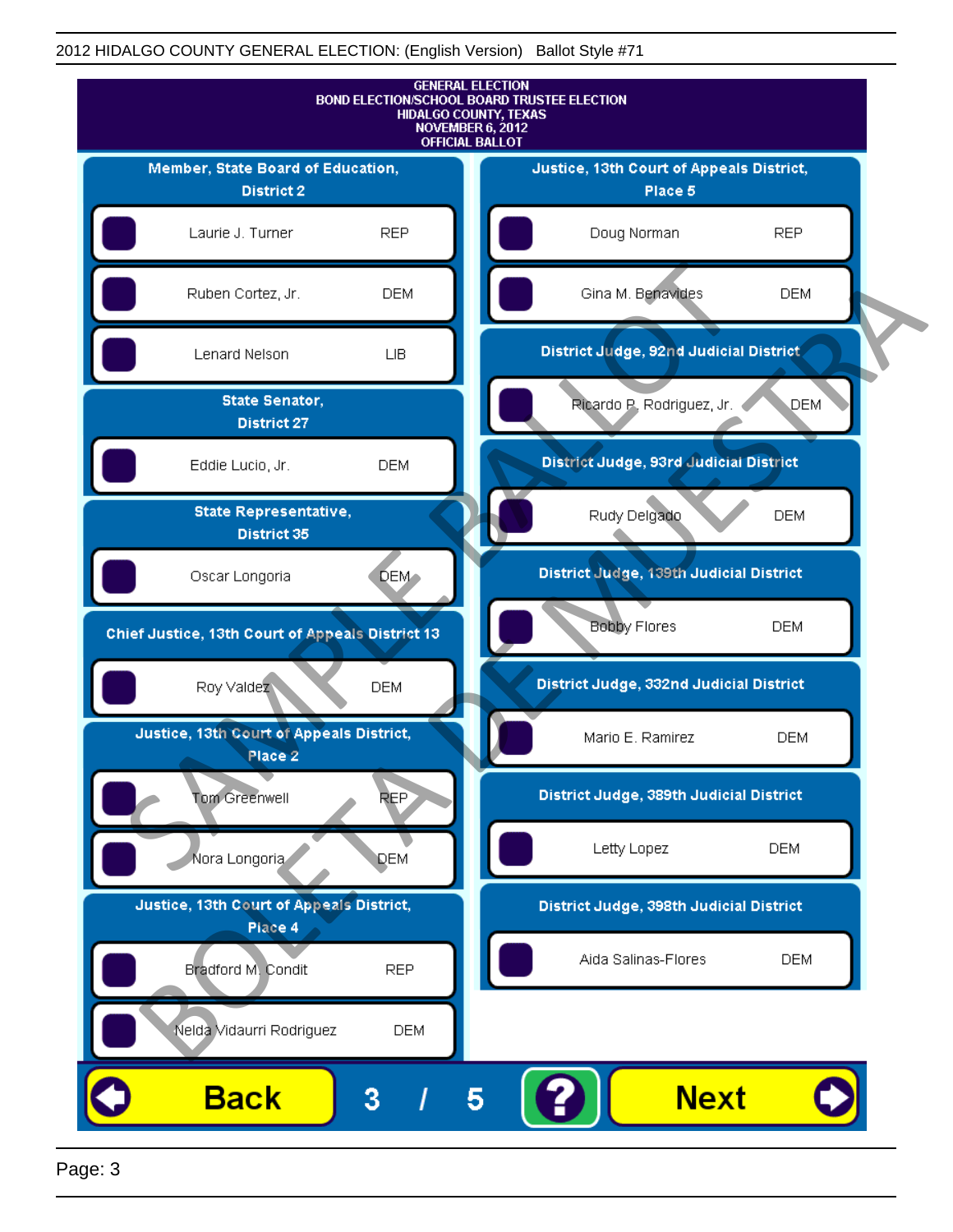| <b>GENERAL ELECTION</b><br>BOND ELECTION/SCHOOL BOARD TRUSTEE ELECTION<br><b>HIDALGO COUNTY, TEXAS</b><br>NOVEMBER 6, 2012<br><b>OFFICIAL BALLOT</b>                       |            |                                             |
|----------------------------------------------------------------------------------------------------------------------------------------------------------------------------|------------|---------------------------------------------|
| District Judge, 430th Judicial District                                                                                                                                    |            | <b>MERCEDES INDEPENDENT SCHOOL DISTRICT</b> |
| Israel Ramon, Jr.                                                                                                                                                          | <b>DEM</b> | For School Board Trustee,<br>Place 5        |
| District Judge, 449th Judicial District                                                                                                                                    |            | Armando Lopez                               |
| Jesse Contreras                                                                                                                                                            | <b>DEM</b> | Mario García                                |
| <b>COUNTY</b>                                                                                                                                                              |            | Yolanda C. Molina                           |
| <b>Sheriff</b>                                                                                                                                                             |            | For School Board Trustee,<br>Place 6        |
| Robert Caples                                                                                                                                                              | <b>REP</b> | Monte R. Churchill                          |
| Guadalupe "Lupe" Trevino                                                                                                                                                   | DEM        | Elvia Sandoval                              |
| HIDALGO COUNTY DRAINAGE DISTRICT NUMBER ONE                                                                                                                                |            | For School Board Trustee,<br>Place 7        |
| <b>BOND ELECTION</b>                                                                                                                                                       |            | Brian R. Acosta                             |
| THE ISSUANCE OF \$184,000,000.00 IN BONDS AND THE<br>LEVYING OF THE TAX IN PAYMENT THEREOF FOR<br>IMPROVEMENTS TO THE DRAINAGE DISTRICT'S STORM<br><b>DRAINAGE SYSTEM?</b> |            | Roberto (Bobby) Guajardo                    |
| <b>FOR</b>                                                                                                                                                                 |            | Rafael G. Leal                              |
| <b>AGAINST</b>                                                                                                                                                             |            |                                             |
|                                                                                                                                                                            |            |                                             |
| <b>Back</b>                                                                                                                                                                | 4          | <b>Next</b><br>5                            |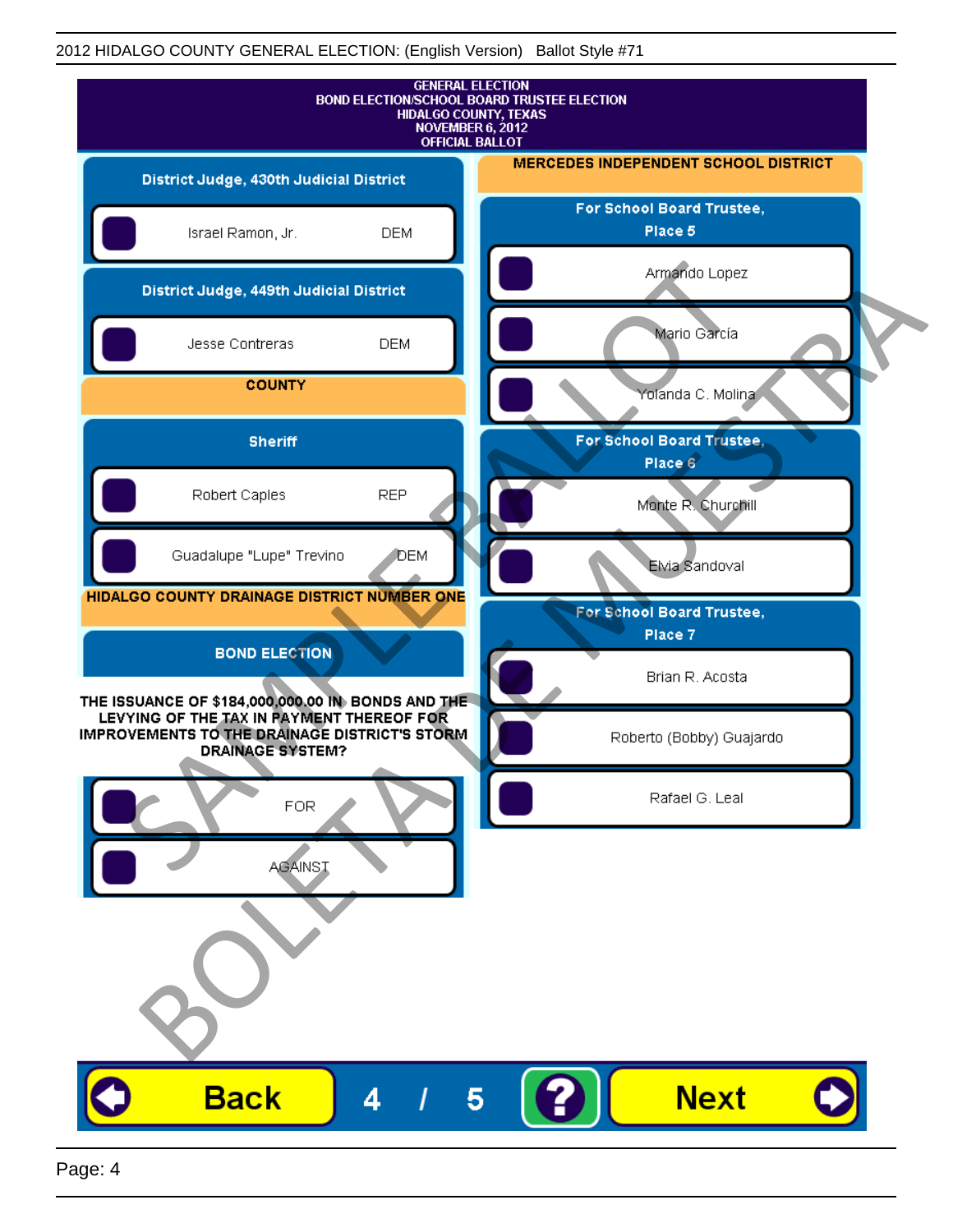## **GENERAL ELECTION** BOND ELECTION/SCHOOL BOARD TRUSTEE ELECTION<br>HIDALGO COUNTY, TEXAS<br>NOVEMBER 6, 2012 **OFFICIAL BALLOT**

Review

#### UNOPPOSED CANDIDATES DECLARED ELECTED

Judge, County Court at Law No. 7 Sergio Valdez (DEM)

County Tax Assessor-Collector

Frame The Passe, Precinct No. 1<br>
County Commissioner, Precinct No. 1<br>
SC. Cutellar Jr. (DEM)<br>
County Commissioner, Precinct No. 2<br>
Ulastice of the Peace, Precinct No. 2<br>
Ulastice of the Peace, Precinct No. 2<br>
Robert M. "Bl County Commissioner, Precinat No. 1<br>
A County Commissioner, Precinat No. 3<br>
Use of the Peace, Precinat No. 3<br>
Use of the Peace, Precinat No. 1<br>
There is a precinc No. 2<br>
There is a precinc No. 2<br>
There is a precinc No. 2<br>

**Back** 

5

5



Page: 5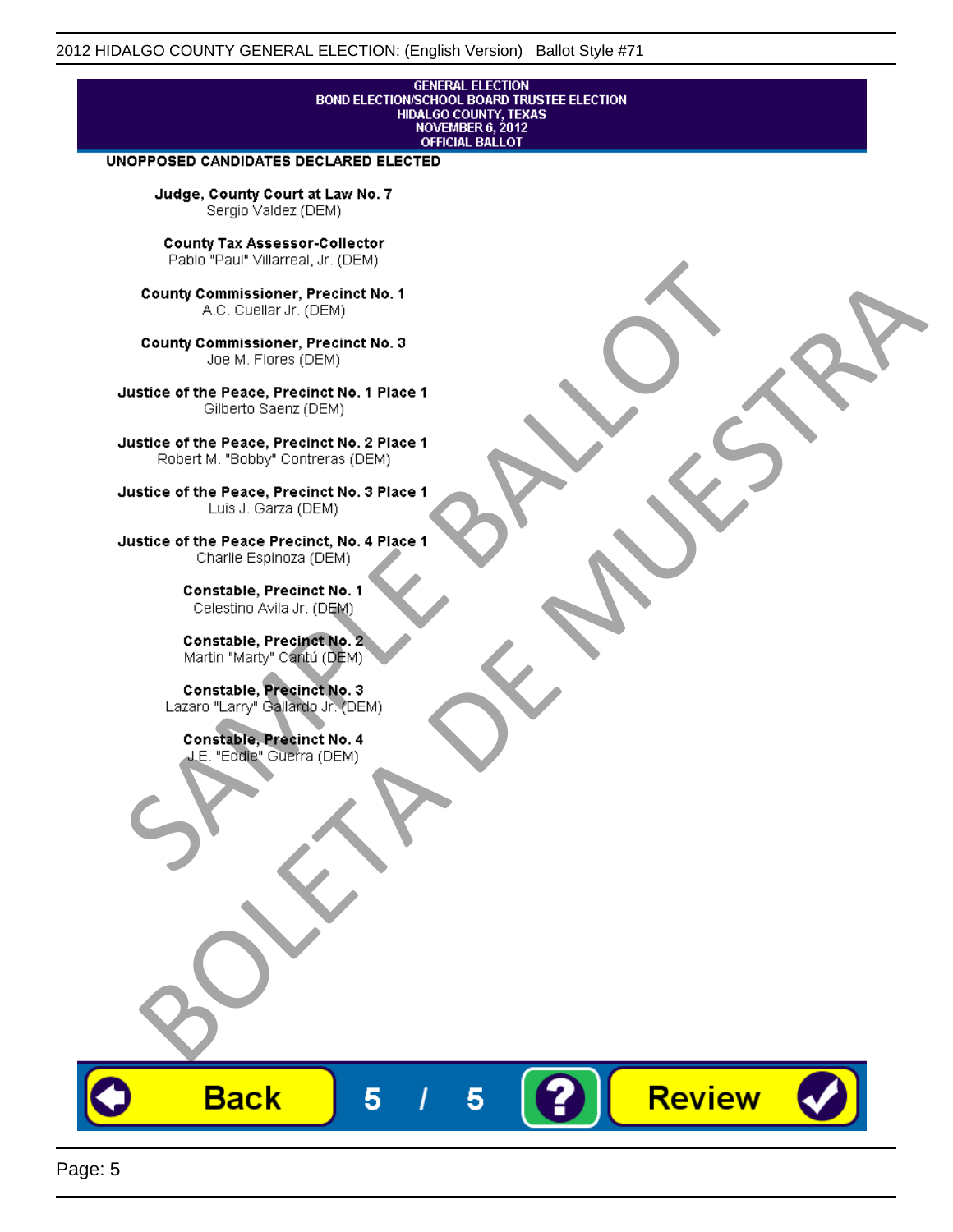# **Summary Ballot Instructions**

Press the candidate name or contest title to return to a contest.

Vote button will light up when

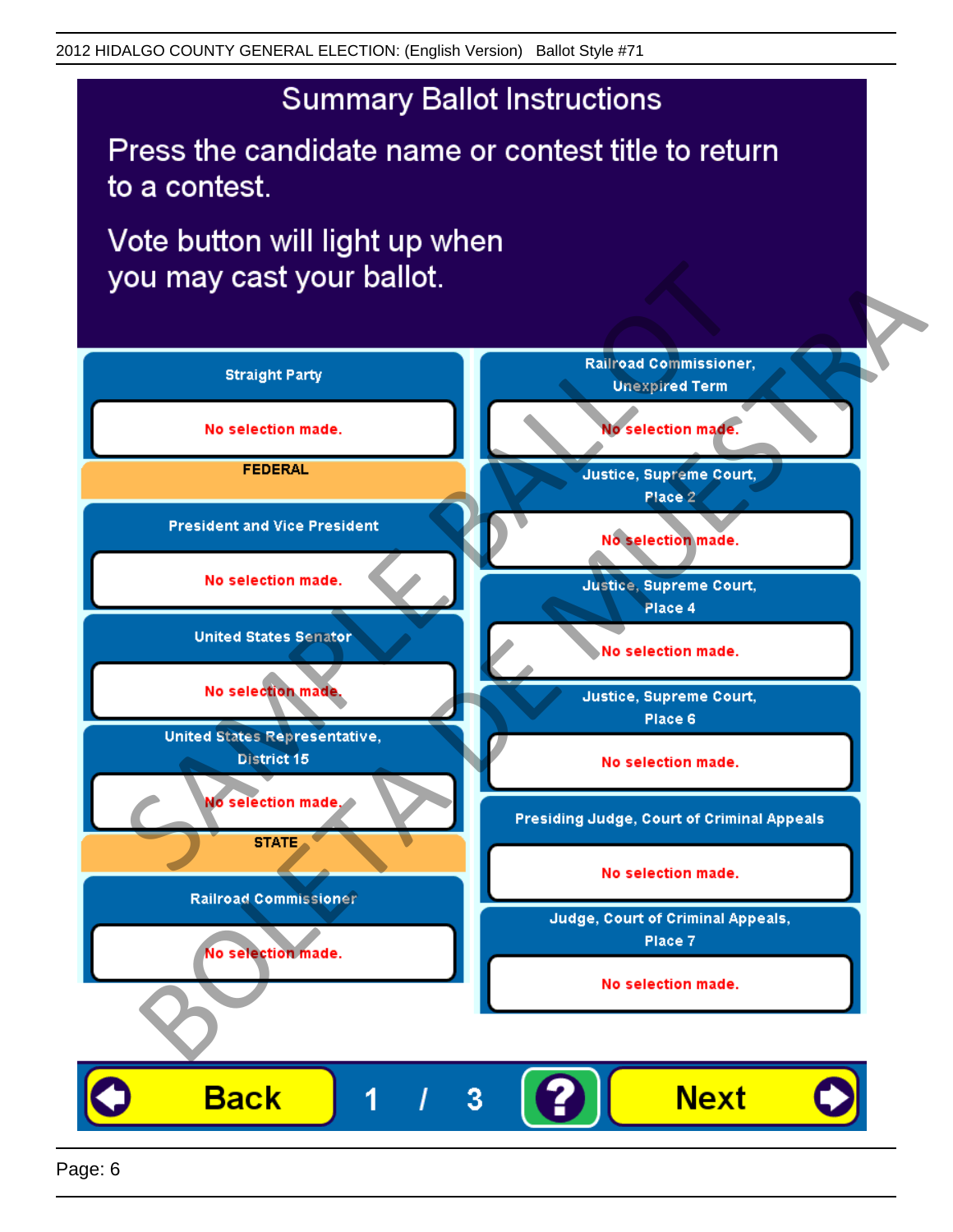# **Summary Ballot Instructions**

Press the candidate name or contest title to return to a contest.

Vote button will light up when



Page: 7